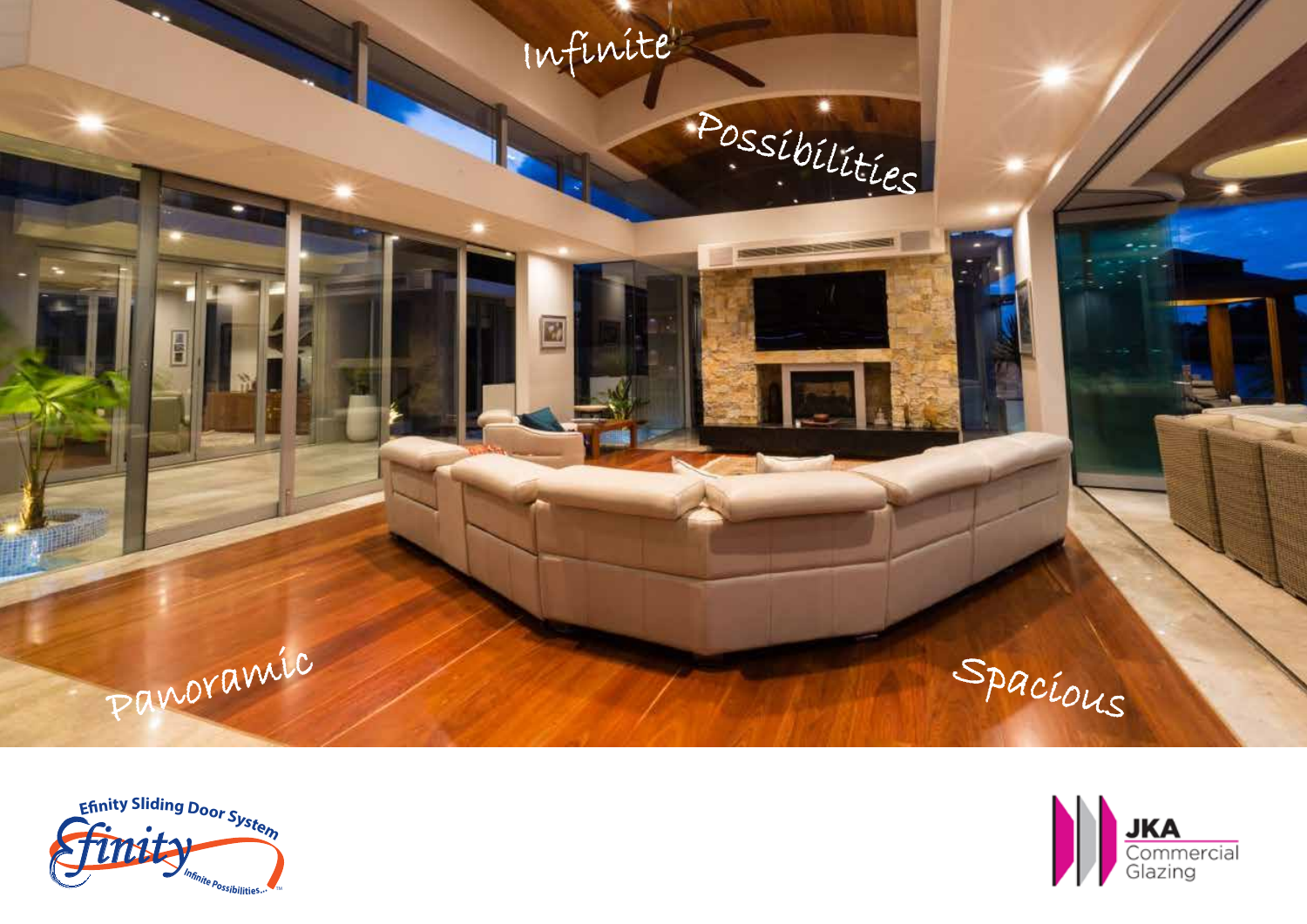### **SINGLE TRACK PANORAMIC**

**The Efinity Sliding Door allows for larger panel size capabilities – up to 3200mm (H) and 2700mm (W), within the design limitations of the System, allowing for the largest of uninterrupted views.**

**The EFINITY Sliding Door System is Fully Weathered utilising the EZI Seal technology which keeps the elements out and allows for the more energy efficient use of indoor cooling and heating.**

**Configurations can be either Top Hung or Bottom Rolling, incorporating an infinite number of panels within an opening.**

**A multitude of roller and hardware options exist which allows for the smooth EZI – SLIDE operation of every panel, even for the largest and heaviest of door panels up to a maximum weight of 300kg.** 

**The EZI – SLIDE technology allows the very young, to the not so young, to effortlessly slide and operate the door panels.**

**THE EFINITY Sliding Door can be configured within the buildings facade or it can be installed to slide internally or externally to the building's walls, or alternatively, it can even be installed to slide within the cavity of the wall - the choice is yours!**

**ROBUST**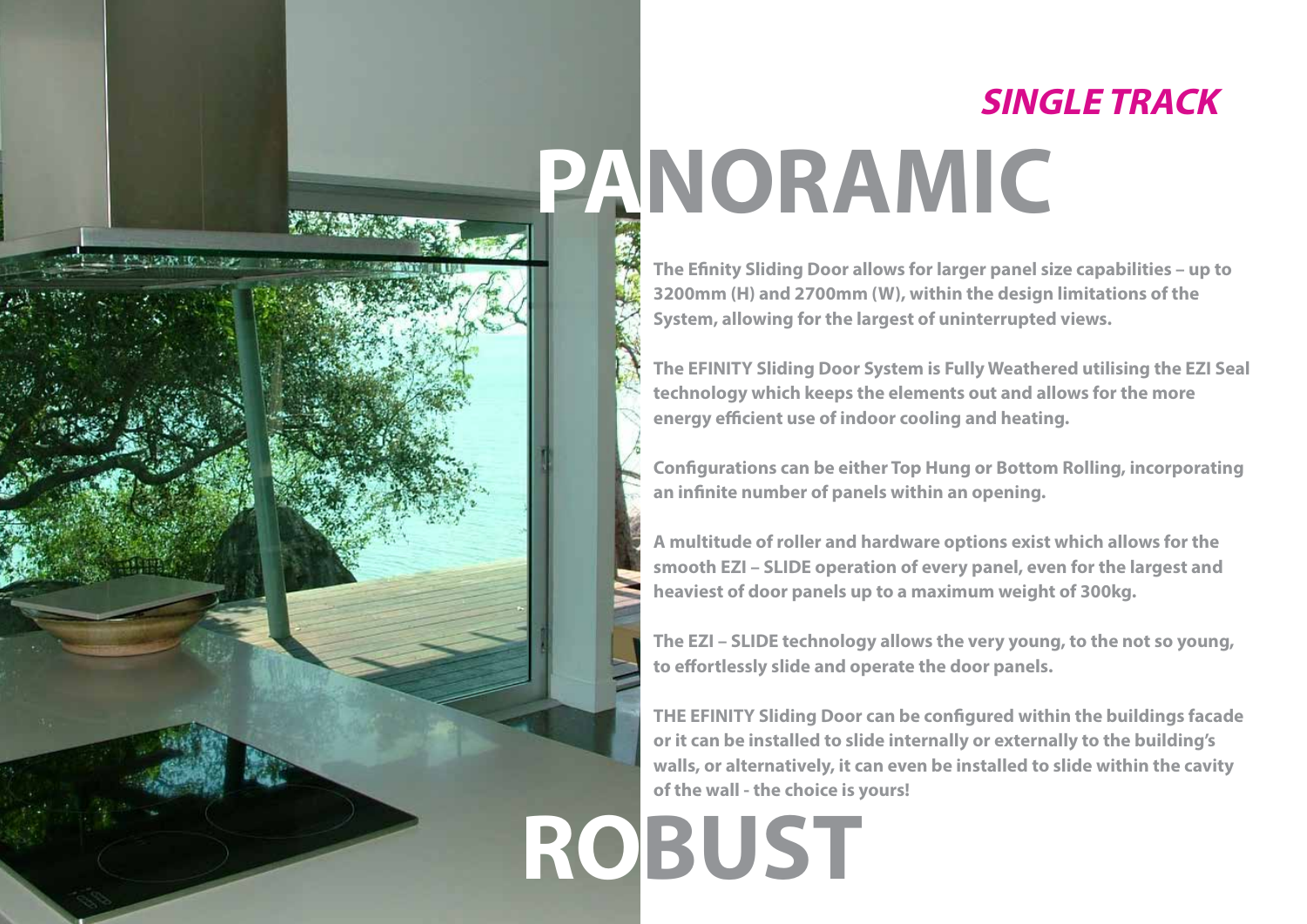### **DOUBLE TRACK**

## **SPACIOUS**

**All configurations can accommodate an infinite amount of panels, to slide from either side of the opening to meet at any point, or alternatively, all panels can slide from one side of the opening to the other. Single or Multiple track options are available for either large single panel, or multi-panel stackable configurations.** 

**The option of a 90 degree postless corner configuration exists as well, which truly connects the outside with the inside and will open up the corner of any building with uninterrupted views and accessibility.**

**The Efinity Sliding Door allows for any combination of fixed and sliding panels within a single opening to suit the particular needs of the site. Infinite modular configurations are possible for sidelights, highlights & lowlights when the doors are coupled with any of the other EZI Aluminium Window System ranges.**

# **FLEXIBLE**